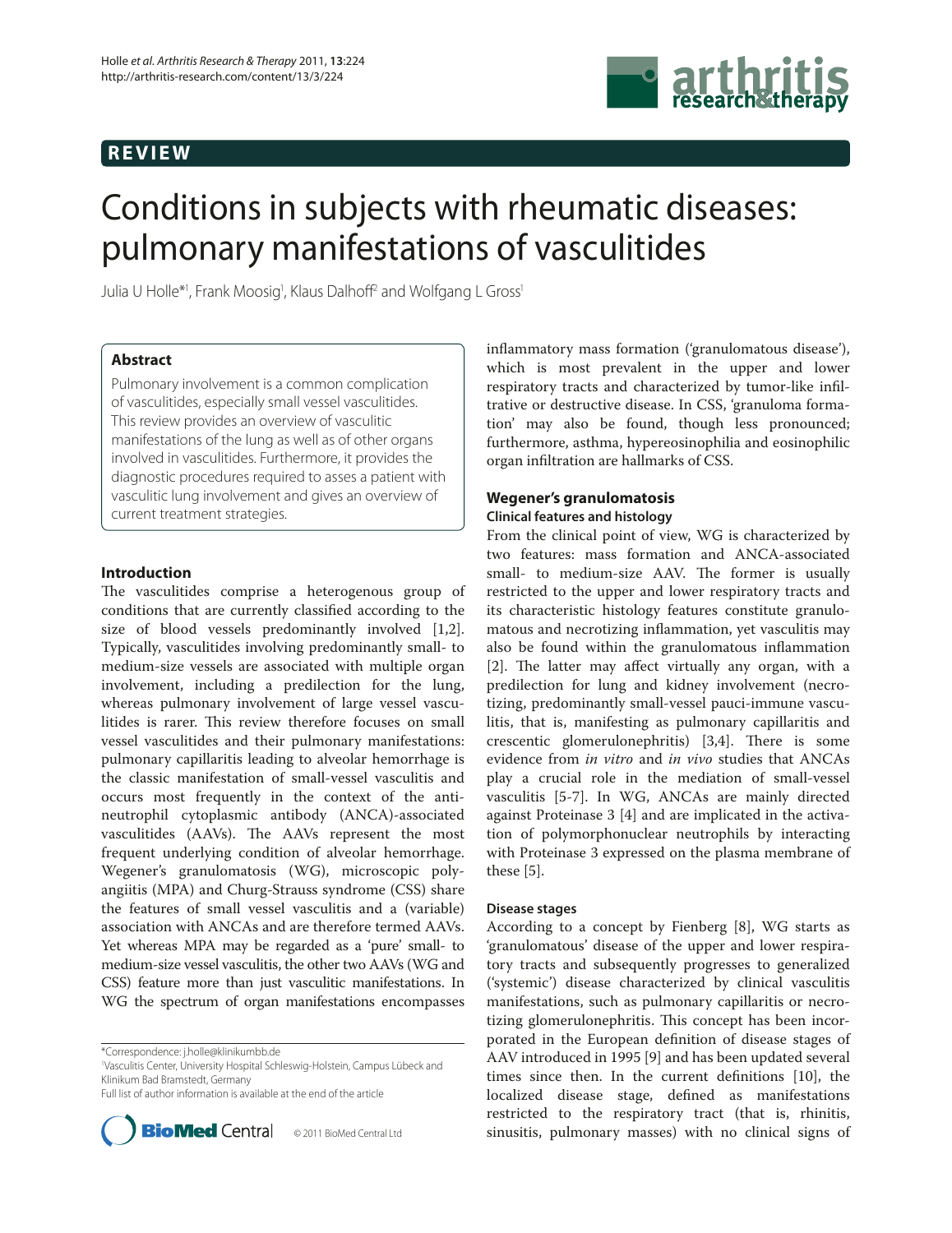| <b>Clinical</b><br>subgroup | Systemic<br>vasculitis outside<br><b>ENT and lung</b> | Threatened<br>vital organ<br>function | Other<br>definitions                     | Serum<br>creatinine<br>$(\mu mol/l)$ | <b>Pulmonary manifestations</b>                                                      |
|-----------------------------|-------------------------------------------------------|---------------------------------------|------------------------------------------|--------------------------------------|--------------------------------------------------------------------------------------|
| Localized                   | No                                                    | No                                    | No B-symptoms<br>ANCA typically negative | < 120                                | Ulcerative bronchitis/bronchial stenosis in WG<br>Pulmonary masses 'granuloma' in WG |
| Early systemic              | Yes                                                   | No                                    | B-symptoms<br>ANCA negative or positive  | < 120                                | As above                                                                             |
| Generalized                 | Yes                                                   | Yes                                   | ANCA positive                            | < 500                                | As above<br>Pulmonary capillaritis, alveolitis                                       |
| Severe                      | Yes                                                   | Organ failure                         | ANCA positive                            | >500                                 | As above with organ failure                                                          |
| Refractory                  | Yes                                                   | Yes                                   | Refractory to standard therapy           | Any                                  | As above, resistant to standard therapy                                              |

#### Table 1. Definition of disease stages in antineutrophil cytoplasmic antibody-associated vasculitis according to EULAR [8]

ANCA, antineutrophil cytoplasmic antibody; ENT, ear-nose-throat; EULAR, European League Against Rheumatism; WG, Wegener's granulomatosis. Adapted from [11] with permission.

vasculitis (no pulmonary capillaritis), is differentiated from the systemic disease stages (early systemic, generalized and severe disease), all of which are associated with clinical signs of vasculitis. In the systemic disease stages, patients usually present with pronounced constitutional symptoms (weakness, fever, weight loss). Whereas early systemic disease is considered non-life-threatening (that is, occurring with arthritis, episcleritis or purpura), generalized disease is defined as organ- or lifethreatening (that is, due to glomerulonephritis or alveolar hemorrhage). In severe disease, organ failure has occurred due to systemic vasculitis manifestations (that is, renal failure; Table 1). The definition of these disease and activity stages [10] has facilitated the generation of evidence-based, stage-adapted treatment regimens. For most disease stages (except for localized disease), evidence from controlled trials is available to guide treatment decisions [11].

#### **Respiratory tract manifestations**

WG usually starts with symptoms due to upper respiratory tract involvement: manifestations affecting the nasal and oral cavity, the sinuses and the trachea are reported to occur in 75 to 93% of patients at diagnosis and in up to 99% during the course of the disease [3,4,12]. Upper respiratory tract involvement not only occurs early in the disease course, but is the most frequent manifestation of WG [4], and for these two reasons is indicative of WG: patients typically present with rhinosinusitis with bloody discharge, crusting and epistaxis. Nasal crusting ('golden crusts') is a typical finding of endoscopic evaluation.

Granulomatous inflammation and/or mass formation may be found in the nasal cavity, sinuses and within the orbits but also frequently in the lower respiratory tract as pulmonary 'granuloma' [3,4] (Figure 1). Orbital masses, either perforating from the sinuses or developing within the orbit in isolation, are a serious complication of upper respiratory tract disease in  $15$  to  $20\%$  of patients  $[4]$ . The nature of granulomatous inflammation is destructive, as a significant proportion of patients develop signs of cartilage and bone erosion during the course of disease (that is, saddle nose deformity or orbital wall destruction), as has recently been shown in a study of localized WG patients [13]. Trachea and bronchi may also be affected by ulcerative or granulomatous inflammation, which may result in subglottic or bronchial stenosis.

The overall incidence of pulmonary involvement is frequent (between 60% and 85%) and constitutes 'granulomatous' as well as 'vasculitic' manifestations [3,4,12]. Pulmonary nodules/masses ('granuloma') have been described on conventional radiography in around  $60\%$  of cases [3]. Diffuse alveolar hemorrhage due to vasculitis has been documented in 7 to 45% of patients [3,4] (Figure 2).

## *Respiratory tract manifestations of the localized disease stage*

The occurrence of 'granulomatous' manifestations of the upper and/or lower respiratory tract with no clinical signs of vasculitis has been defined as the localized stage (formerly the initial phase) [10], which is considered a transient stage before the patient develops systemic, clinical manifestations of vasculitis (which is present in all other disease stages). Yet, around 5 to 10% of patients remain in this disease stage and do not progress to systemic disease [13]. As outlined above, rhinitis, sinusitis, granulomatous mass formation (in sinuses, orbita and lung) as well as ulcerative or granulomatous and stenotic inflammation of trachea and bronchi (subglottic and bronchus stenosis) are manifestations of the localized stage. Cavitating nodules or masses with a diameter of greater than 3 cm on high-resolution computed tomography (HRCT) as well as parenchymal opacification are considered active lesions [14,15]. In contrast to generalized disease, the localized stage has been presumed mild and non-organ threatening, a finding that has recently been refuted by a cohort study on localized WG [13]. In this study, all patients developed upper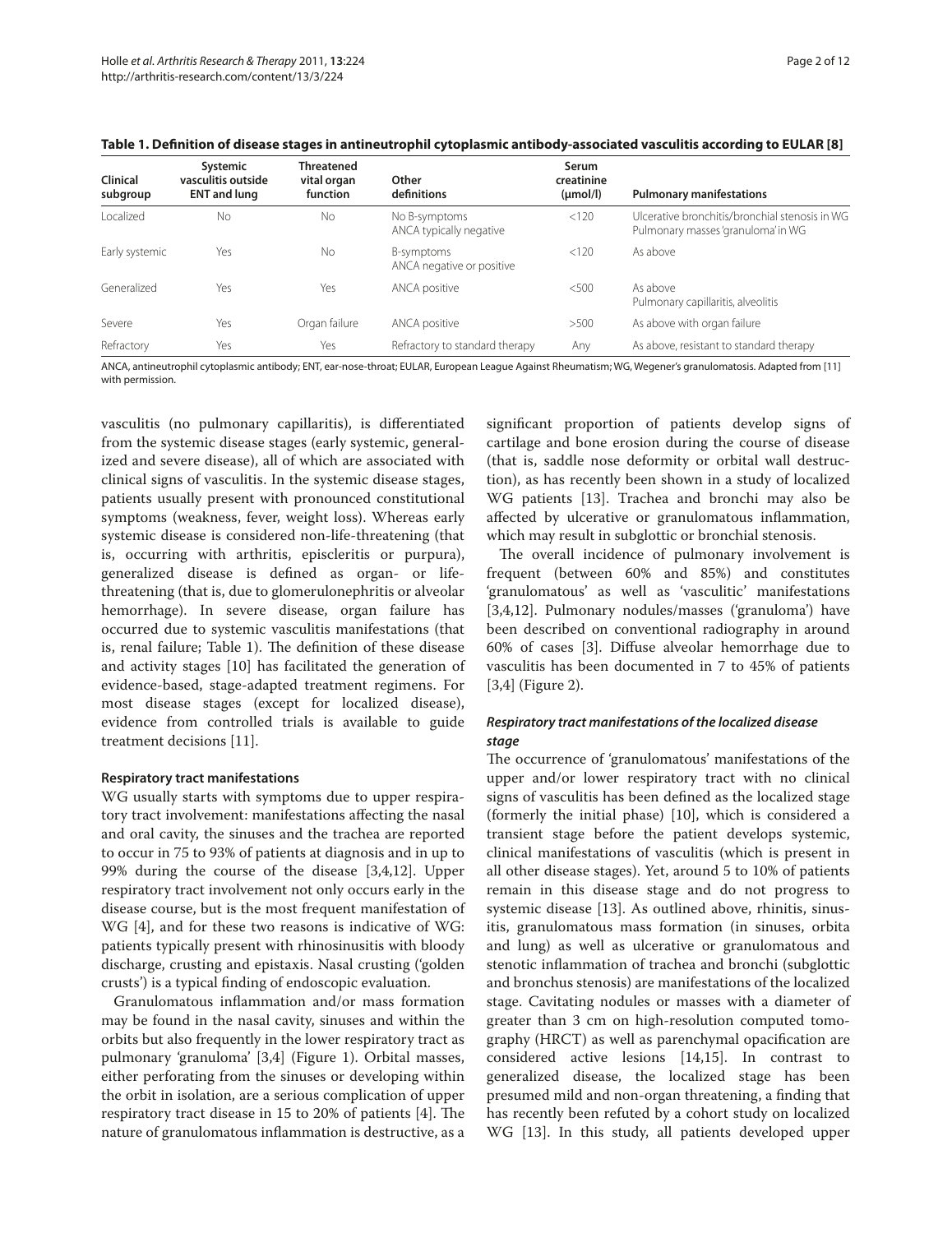

respiratory tract involvement. Furthermore, a significant proportion of patients developed destructive lesions within the upper respiratory tract: 30% saddle nose deformity; 28% nasal septal perforation; 18% suffered from space-consuming granulomatous masses leading to subglottic inflammation and stenosis; 20% had pulmonary involvement with pulmonary mass formation. Due to resistant tumor-like mass formation and/or destructive, infiltrating inflammation, nearly 50% required highly potent immunosuppression (with cyclophosphamide) and 66% of patients acquired some kind of organ damage over the whole course of follow-up.

## *Respiratory tract manifestations of the generalized disease stage*

'Granulomatous' manifestations may persist or even develop throughout the generalized disease stage, yet this stage is, *per definitionem*, associated with organ- and or life-threatening vasculitis manifestations. In the lung, diffuse alveolar hemorrhage (DAH) due to alveolar capillaritis is the classic manifestation of this disease stage. DAH has been reported to occur in 7 to 45% of patients and may develop in conjunction with glomerulonephritis, which is summarized under the term pulmonaryrenal syndrome. Hemoptysis and dyspnea are characteristic clinical signs of DAH, although a significant proportion of patients with DAH presents without hemoptysis. An increase in diffusing capacity of  $>30\%$  is suggestive of DAH in patients at risk. Diffuse uni- or bilateral alveolar shadowing on X-ray should raise the suspicion of DAH. HRCT scans typically show diffuse ground glass opacities. DAH can be confirmed by fiberoptic bronchoscopy, which may show diffuse bleeding arising from the pulmonary parenchyma and/or increasingly bloody lavage fluid in consecutive portions during



bronchoalveolar lavage. The amount of alveolar hemorrhage may be semiquantitatively assessed by the number and the intensity of staining of hemosiderinladen alveolar macrophages ('Golden score'). DAH may manifest as subclinical disease, but bleeding can also be severe and lead to a significant fall in hematocrit, hypovolemic shock and respiratory insufficiency. Mortality of DAH in AAV depends on severity and is estimated at 50 to 60% when mechanical ventilation is required [16,17].

Apart from DAH, pulmonary involvement may also be present in the form of alveolitis that is not associated with capillaritis and DAH. Alveolitis is related to diffuse or interstitial pulmonary infiltrates on X-ray and a ground-glass pattern in CT. Active disease is associated with an increased neutrophil count in the bronchoalveolar lavage fluid [18]. An elevation of  $CD4+T$  lymphocytes may also be found, mainly in conjunction with an interstitial infiltrate [18].

## **Microscopic polyangiitis**

#### **Clinical features, disease stages and histology**

MPA may be regarded as 'pure' small- to medium-size vessel vasculitis that is associated with a positive ANCA status in more than 90% of cases, usually with perinuclear ANCAs (P-ANCAs) or myeloperoxidase-specific ANCAs (MPO-ANCAs). MPA has an incidence of three people per million per year and shows a slight male predominance [19,20] with an average onset between 50 and 60 years of age. In contrast to WG, patients with MPA do not present with a classic localized stage of the disease.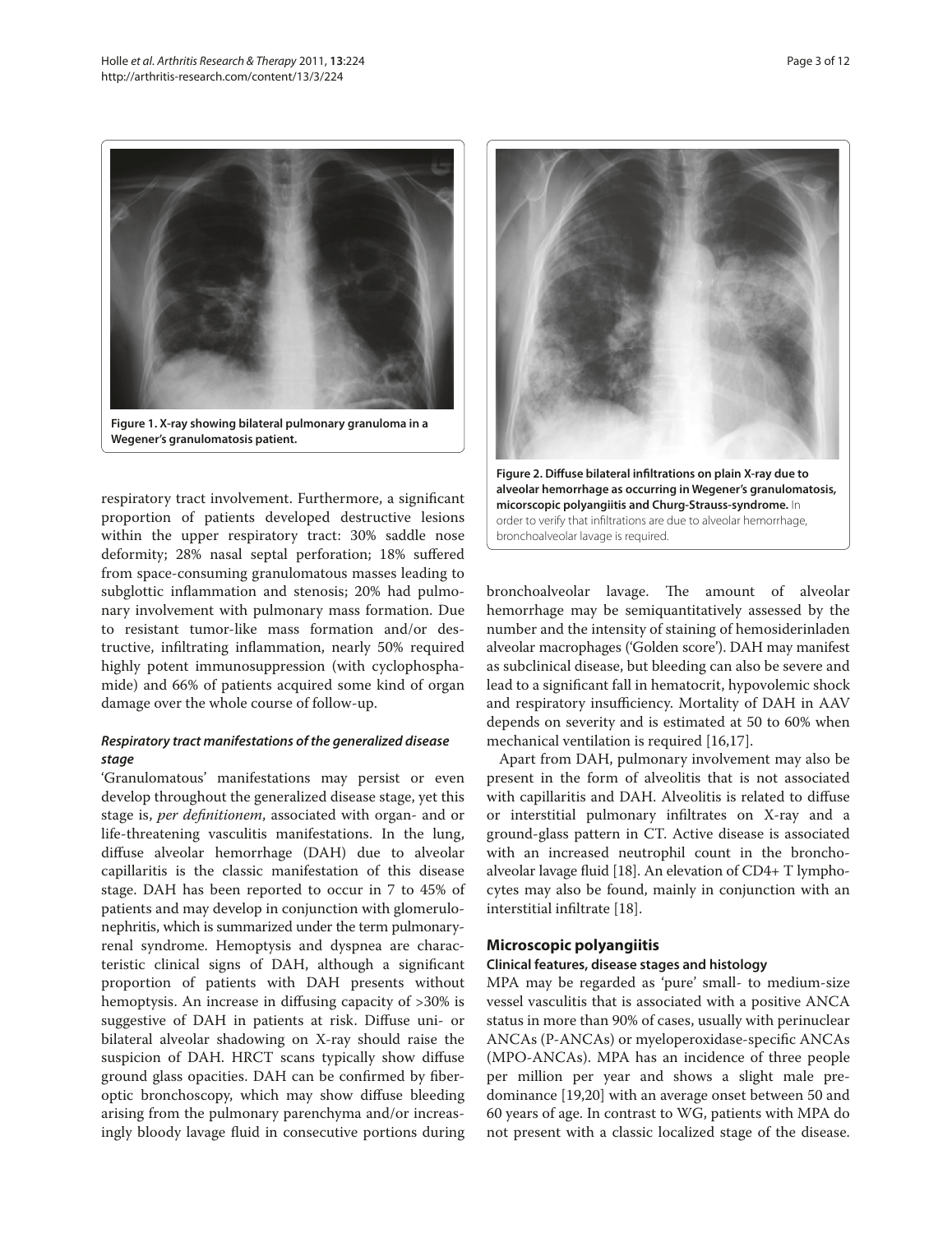Ear-nose-throat (ENT) symptoms have been described to occur [20,21], but granulomatous tumor-like or destructive processes of the upper and lower respiratory tract are lacking. At disease onset, constitutional symptoms are common [19,21]. Patients may present initially with either a non-life-threatening course ('early systemic disease', that is, arthralgia, arthritis, episcleritis), which may progress to 'generalized' disease, or acute organ- or lifethreatening disease ('generalized' or 'severe' disease stage, that is, necrotizing glomerulonephritis or DAH) within days or weeks. Similar to WG, there is a predilection for vasculitic manifestations of kidney (glomerulonephritis) and lung (alveolar capillaritis): glomerulonephritis has been reported to occur in 80 to 100% of patients [19-22] and is even more frequent than in WG; and alveolar hemorrhage due to capillaritis has been reported in 12 to 55% of patients [19-22] (Figure 2). In biopsy specimens, small- to medium-size necrotizing pauci-immune vasculitis is to be found with no evidence of granuloma formation.

## **Respiratory tract manifestations**

DAH is the classic pulmonary manifestation in MPA and has been described to occur in 12 to 55% of patients [19-22]. MPA shows the highest frequency of DAH and/ or glomerulonephritis among the AAVs, occurring either as isolated organ involvement or together as pulmo-renal syndrome. As in WG, it has a wide spectrum, ranging from asymptomatic disease to a severe life-threatening stage.

Pulmonary fibrosis has been recognized as a pulmonary manifestation of MPA (Figure 3). Only few cases and a larger retrospective case series have been reported in the literature, most of which demonstrated an association of pulmonary fibrosis with MPO-ANCA-positive AAV or MPA [23-25], suggesting a pathogenic role of MPO or MPO antibodies in MPA-associated pulmonary fibrosis. Pulmonary fibrosis may develop after other clinical manifestations of MPA, but has also been reported to occur before disease onset [24], and it may have a usual interstitial pneumonia (UIP) or noninterstitial pneumonia (NSIP) pattern on HRCT and is associated with lower total lung capacity and increased mortality [26].

## **Churg-Strauss syndrome**

#### **Clinical features, disease stages and histology**

CSS is characterized by peripheral blood hypereosinophilia, tissue eosinophilia, asthma and vasculitis [1,2]. The association with ANCAs is less strong; ANCAs can be detected in around 40% of individuals with CSS, in most cases P-ANCAs or MPO-ANCAs [27]. There is a substantial clinical overlap with the hypereosinophilic syndrome (HES). In fact, in some cases it might be difficult to strictly differentiate between CSS and HES.



According to recent classification proposals, CSS may be seen as a subtype of HES [28]. CSS usually develops in three distinct phases: the first phase is indistinguishable from poorly controlled asthma and may last for several years; the second phase is characterized by profound blood eosinophilia; and finally, with additional manifestations of small vessel vasculitis or histological evidence of vasculitis, the diagnosis of CSS can be established [29]. In general CSS may involve any organ system, although the lungs (90 to 100%), the peripheral nervous system (approximately 70%), the skin (50 to 70%) and the heart (approximately 50%) are predominantly affected  $[30,31]$ . According to the literature, ENT involvement is seen in about 50% of patients; in our own experience, sinusitis, polyposis or rhinitis are found in more than 90% if examination by an ENT specialist is part of the work-up (unpublished observation). Constitutional symptoms are common.

ANCAs are correlated with distinct clinical manifestations: in ANCA-positive CSS, classical vasculitis manifestations, such as glomerulonephritis, pulmonary vasculitis with DAH or peripheral neuropathy, are more frequent, whereas heart-involvement is seen more often in ANCAnegative CSS [29]. Evidence from genetic studies further supports the view of at least two distinct disease subtypes [32].

In the absence of surrogate parameters for vasculitis, the evaluation of biopsy specimens is crucial to differentiate between HES and CSS since the latter requires histological evidence of necrotizing vasculitis as long as no clinical surrogate such as glomerulonephritis is present. In the original publication by Churg and Strauss [33] three characteristic features were described: tissue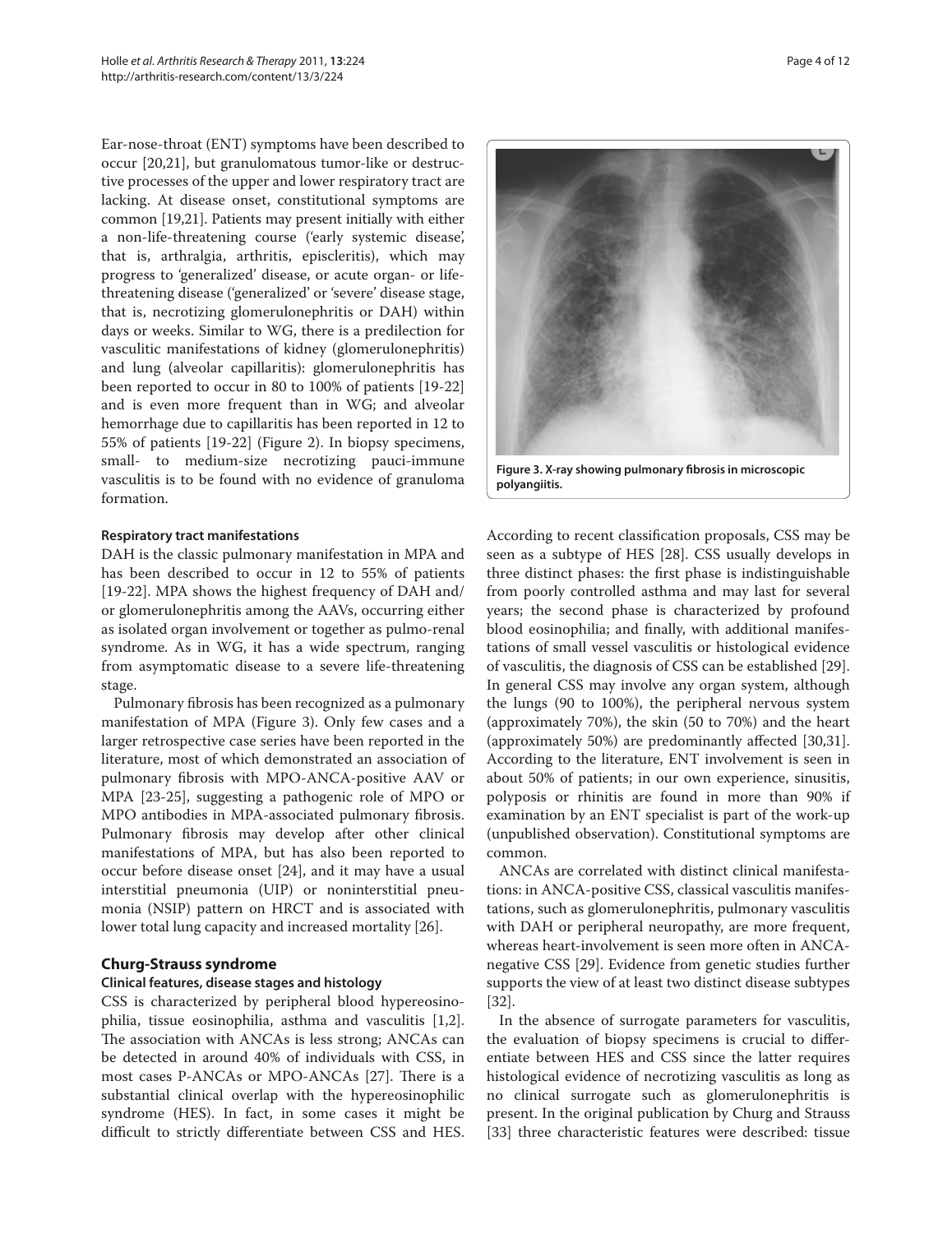eosinophilia, necrotizing vasculitis and granuloma formation. Tissue infiltration by eosinophils is very common and believed to represent a major pathogenic mechanism; however, it is not specific for CSS and cannot aid delimitation towards HES.

Definitions for disease stages and activity should be used as suggested for AAV (Table 1), although the evidence for those definitions was derived mainly from studies in WG and MPA. The Five Factor Score (FFS) for CSS was found to predict mortality and should be used as a prognostic tool [34,35].

#### **Respiratory tract manifestations**

Respiratory tract involvement is very common in CSS. The vast majority of patients (>90%) suffer from bronchial asthma. In spite of the high frequency of asthma in CSS patients, clinical features of asthmatic manifestations and subtypes of asthma have not yet been described in detail. There are no reliable markers to predict the development of CSS in asthmatics. In the majority of patients asthma is characterized by adult onset and a relatively low prevalence of inhalational allergies. Frequently, a tendency to more severe or 'difficult to treat' asthma is observed. In more than 80% of cases asthma precedes the onset of vasculitis by a median time of 4 years [36]. Lung function testing often shows persistent airflow obstruction in CSS patients with asthma [37]. Some reports link the use of a leukotriene receptor antagonist to CSS, although many experts believe that leukotriene receptor antagonists simply unmask CSS by allowing for reduction of systemic steroids. In a recent study, however, the association between leukotriene receptor antagonist and CSS could not be explained by steroid withdrawal in the majority of cases [38].

Reported frequencies of nasal polyposis, sinusitis and rhinitis vary and, according to our experience, are underestimated as long as no routine examination by an ENT specialist and/or cranial MRI is included in the work-up procedure. Upper respiratory tract manifestations in CSS can be distinguished from WG due to the lack of mass formation and destruction. Granulomatous lesions are a feature in biopsy specimens, yet the clinical or radiological appearance of granulomatous mass formation is usually not seen in CSS.

Pleural effusions can be seen in 10% of cases and might either be a sign of congestive heart failure due to heart involvement or a sequel of eosinophilic pleuritis.

Eosinophilic infiltration of the lung is common and may be detected as a patchy and migratory infiltrate on plain X-ray (Figure 4). Bronchoalveolar lavage is performed in order to prove eosinophilic alveolitis, and tissue infiltration may be seen in trans-bronchial lung biopsies. Other forms of alveolitis and mixed patterns (neutrophilic and lymphocytic alveolitis) also occur [39]. DAH as the clinical equivalent of lung capillaritis can occur but is less frequent than in WG and MPA [30] (Figure 2).

# **Diagnostic procedure and therapy and outcome of AAV**

#### **Diagnostic work-up**

AAV patients should undergo a standardized multidisciplinary evaluation in order to determine disease stage and activity. It is recommended to treat AAV patients at or in cooperation with specialist centers [11]. All AAV patients require a work-up that includes examination of lung (X-ray, lung function testing and HRCT, and fiberoptic bronchoscopy with bronchoalveolar lavage if necessary) and kidneys (ultrasound, assessment of creatinine clearance and microscopic hematuria, red cell casts and proteinuria) and testing for ANCAs. In addition, WG patients should be seen by an otorhinolaryngologist and CSS patients require assessment of pulmonary function and allergy testing. At first presentation, confirmation of diagnosis should be sought by biopsy - for example, nasal mucosa and lung or kidney biopsy. Depending on disease symptoms and suspected organ manifestations, additional evaluations by a neurologist, ophthalmologist and dermatologist and/or additional technical examinations, such as MRI of sinuses and orbits, may be required.

Patients should be seen and evaluated in regular intervals (three- to six-monthly) to assess disease activity and adapt immunosuppressive therapy. Ideally, patients are evaluated by standardized and validated tools to assess disease activity and damage (such as the Birmingham Vasculitis Activity Score or the Vasculitis Damage Index) [40,41].

## **Treatment and outcome of Wegener's granulomatosis and microscopic polyangiitis**

Treatment follows a stage- and disease activity-adapted regimen due to evidence from controlled trials [11]. For remission induction in WG and MPA, methorexate (MTX) should be used in non-organ-threatening early systemic disease and cyclophosphamide in generalized disease in addition to glucocorticoids [42,43]. Rituximab may be an alternative for cyclophosphamide in the future [44,45], even if not yet listed in the treatment recommendations as data have been published only very recently. For severe disease, namely acute renal failure, additional plasma exchange is recommended [46]. After successful remission induction (of 3 to 6 months), MPA and WG patients should be switched to maintenance therapy with medium-potent immunosuppression (azathio prin, MTX or leflunomide)  $[47-49]$ . It is recommended that the glucocorticoid dose should not exceed 10 mg prednisone/day during maintenance. It is not yet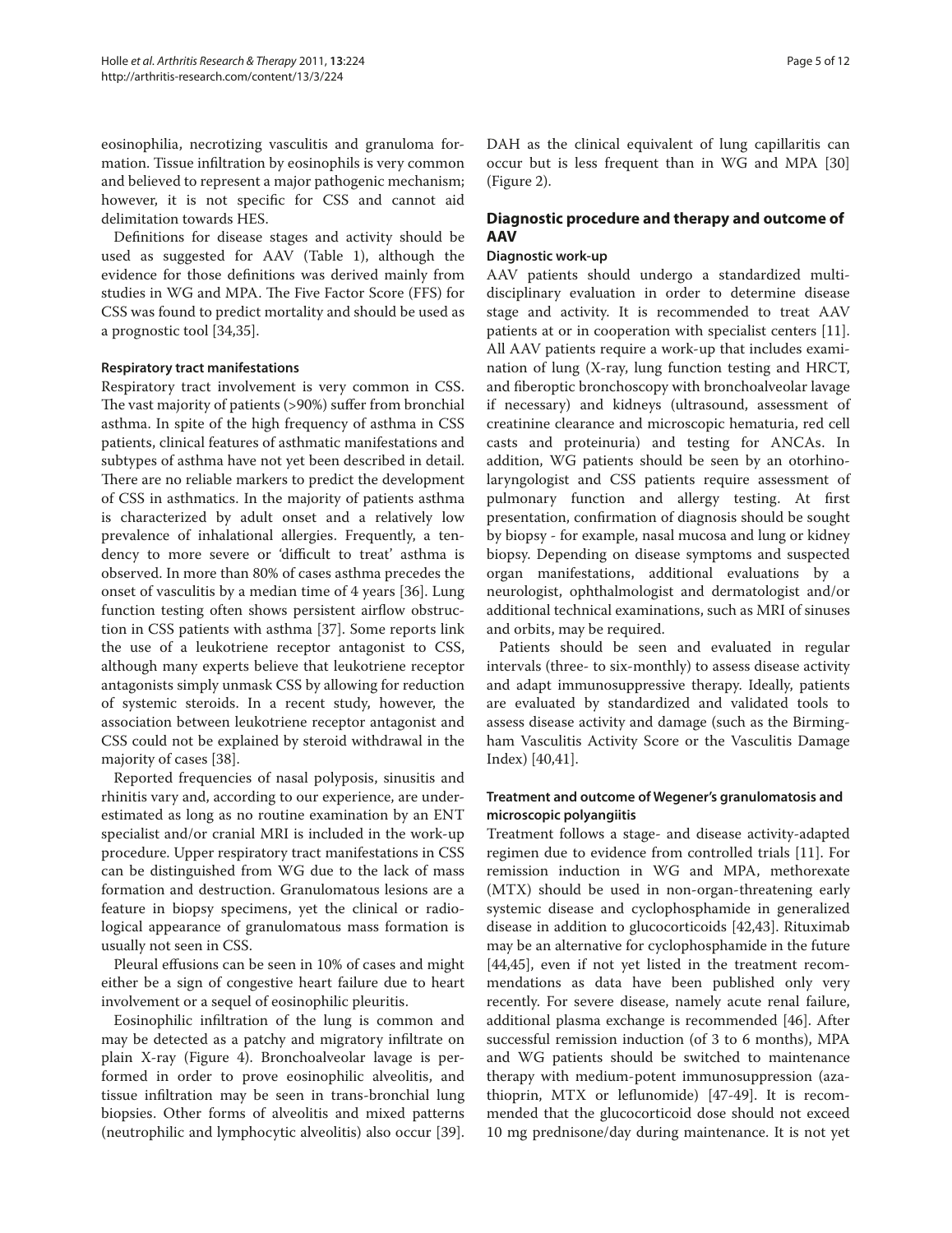

Figure 4. Diffuse, shadowy infiltrate in a patient with Churg-Strauss syndrome (on the left), promptly resolving under glucocortocoid **therapy within 7 days (on the right).**

known how long maintenance therapy is required but this is being investigated in current trials.

Treatment of localized WG and refractory disease represent the current challenges in the treatment of AAV. For localized disease, no controlled trials are available to support therapy decisions. Trimethoprim/sulfomethoxazole may be used for remission induction in upper airway disease in WG  $[50,51]$  although it was not sufficient to control disease activity in a significant proportion of patients with persistent localized WG [13]. In clinical practice, patients in the localized disease stage are treated according to disease activity and severity: manifestations such as granulomatous sinusitis or subglottic stenosis may be treated with MTX. In the case of disease progression (that is, granulomatous sinusitis perforating the orbital wall and affecting the optic nerve) patients usually receive highly potent immuno suppression.

In spite of the use of highly potent and potentially toxic immunosuppression, such as cyclophosphamide, around 15 to 20% of patients (localized and generalized) do not respond to therapy ('refractory disease') [4,13]. In this situation, rituximab, infliximab, deoxyspergualin, antithymocyte globulin, mycophenolate mofetil or intravenous immunoglobulins are recommended [11], although controlled trials to support these recommendations are still lacking.

Older age, kidney involvement with impaired renal function, pulmonary manifestations at diagnosis and absence of ENT symptoms have been related to an

adverse outcome and increased mortality [4,52,53]. Whereas several studies published in the 1990s showed an increased mortality of WG and MPA compared to the general population [54-57], a decrease in the standardized mortality ratios was reported in Swedish patients diagnosed before and after 1996 [58]; furthermore, a recent study reported no (more) increased mortality rates in WG patients diagnosed in the 1990s [59]. The evidence from controlled trials and the implementation of stageand disease activity-adapted regimens have particularly contributed to the improved outcome. Regardless, mortality rates during the first year after diagnoses remain excessively high (50%), especially in those patients who are severely diseased (in the generalized or severe disease stage) and treated with highly potent immunosuppression [60]. Interestingly, patients died rather from infections than from acute vasculitis [60].

#### **Treatment and outcome of Churg-Strauss syndrome**

In general, principles of treatment for CSS are the same as for the other AAVs. A stage- and disease activityadapted approach is recommended. To guide therapy, the FFS as an additional instrument should be used [34]. Glucocorticoids (GCs) represent the mainstay of CSS treatment. In most cases relatively high doses have to be used for longer periods of time. As evidence accumulates that GCs are also the most significant risk factor for severe infections (see below) and long-term use is associated with a high burden of co-morbidity, therapy should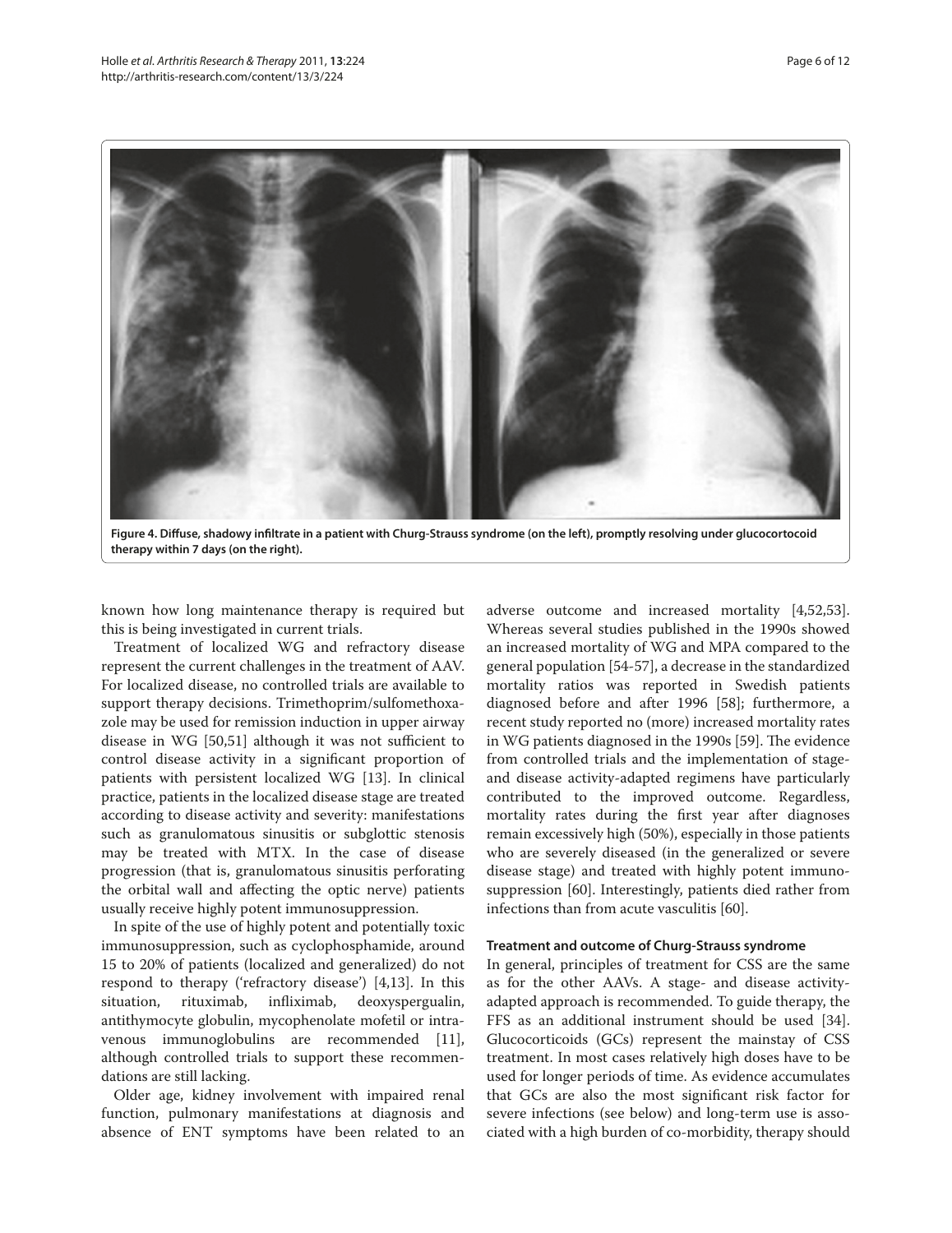aim to keep GC dose as low as possible. Concomitant treatment with high-dose inhaled corticosteroids may help to control asthma in CSS and lower systemic GC doses, although prospective data in this respect are not available. Medium-potent immunosuppressants, such as MTX or azathioprine, may be used for steroid sparing. In non-life- or organ-threatening CSS, for example, MTX might be used for induction of remission but subsequent relapse rates are high [61]. A FFS of  $\geq 1$  usually triggers intense immunosuppression with cyclophosphamide [35]. Further indications for the use of cyclophosphamide are severe peripheral nerve involvement or failure of medium-potent drugs to control disease activity. Most experts recommend maintenance therapy after attaining remission for years, although proof of this concept is lacking in CSS.

Despite treatment with GCs and cyclophosphamide, about 10% of patients show refractory disease courses. The reported 5-year mortality rates in recent series are about 80% [62]. Several salvage therapies have been reported in case reports or small case series. Interferon-α is capable of inducing remission but long-term results are disappointing [63,64]. Rituximab, as in WG and MPA, may be a promising approach but data from larger series are still lacking [65]. Some efficiency was reported with tumor necrosis factor-α blocking agents [66].

A recently published case series reported the steroid sparing potential of mepolizumab, an IL-5 antibody, but failure to induce remission [67]. In another trial the steroid sparing potential was confirmed and the capability of mepolizumab to induce remission in refractory and relapsing CSS was shown [68]. Targeting IL-5 therefore represents the first targeted approach in CSS and warrants further investigations.

## **Pulmonary manifestations of other vasculitides**

Among the small vessel vasculitides, Goodpasture's syndrome (GPS) is responsible for around 20% of alveolar hemorrhage due to pulmonary capillaritis. GPS is associated with antiglomerular basement membrane antibodies (ABMAs), and is rarely confined to the lungs but occurs usually in conjunction with glonerulonephritis (pulmonary-renal syndrome). ABMAs target type IV collagen in basement membranes of lungs and kidneys, which may become exposed and thereby accessible for ABMAs in the presence of inhalative noxae such as cigarette smoke or respiratory infections. GPS typically affects young adults (predominantly males) and older adults. In around 30% of patients, not only ABMAs but also P-ANCAs, usually directed against MPO, are present. The mainstay of therapy consists of GCs and cyclo phosphamide. Furthermore, plasmapheresis should be performed in patients with pulmonary-renal syndrome and in patients with isolated glomerulonephritis when there is a chance for renal recovery (reviewed in [69]).

Rarely, DAH may occur as a manifestation of Henoch-Schönlein purpura (HSP) and cryoglubulinemic vasculitis (CV), both of which are small vessel immune complex vasculitides. HSP (incidence 20 people per 100,000 per year) is characterized by immune deposits including IgA. It usually affects young children, with a male predominance. The classic triad of HSP is purpura (due to leucocytoclastic vasculitis of small skin vessels), arthritis and abdominal pain (due to gastrointenstinal vasculitis). Deposition of immune complexes to the alveolar basement membrane may lead to immune complex pneumonitis and leucocytoclastic capillaritis with subsequent DAH. Corticosteroids reduce duration and severity of joint and abdominal pain but do not prevent the development of nephritis. A wide range of immunosuppressants has been used to control disease activity, such as azathioprine, mycophenolate, cyclosporine and cyclophosphamide, yet there is currently not enough data available from controlled trials to indicate that any of these treatments are of definite benefit. Regarding cyclophosphamide, a recent study has shown that the combination of cyclophosphamide and GCs is not superior to GC treatment alone. Controlled trials are needed to guide treatment strategies in HSP (reviewed in [70]).

Around 2% of patients with CV present with DAH. CV may occur as primary 'essential' vasculitis or - and much more frequently - as secondary vasculitis, mostly due to infection with the hepatitis C virus. Typical CV manifestations are purpura, arthritis, polyneuropathy and glomerulonephritis (membranoproliferative glomerulonephritis type 1) [71]. In essential CV, GC treatment in conjunction with medium- to highly potent immunosuppression is recommended [11]. For hepatitis C virusassociated CV, anti-viral therapy is indicated. Rituximab may also be of benefit in the treatment of  $CV[11]$ .

Small vessel vasculitis with lung involvement and consecutive alveolar hemorrhage may also develop rarely in collagen vascular diseases (such as systemic lupus erythematosus and systemic sclerosis).

Panrarteritis nodosa (PAN) is a systemic necrotizing vasculitis that predominantly affects medium-size arteries and may lead to stenosis or formation of microaneurysms, which can rupture and cause major bleeding. PAN is primary in the majority of patients but may also occur in association with viral infections, especially with hepatitis B virus. Apart from constitutional symptoms, peripheral neuropathy, skin involvement (livedo, purpura, digital ischemia), gastrointestinal involvement with bleeding and perforation, renal artery stenosis and hypertension are common [72]. Pulmonary involvement (lung infiltrates, pleural effusions) is rare (in around 4% of patients [72]). For hepatitis B-related PAN, the use of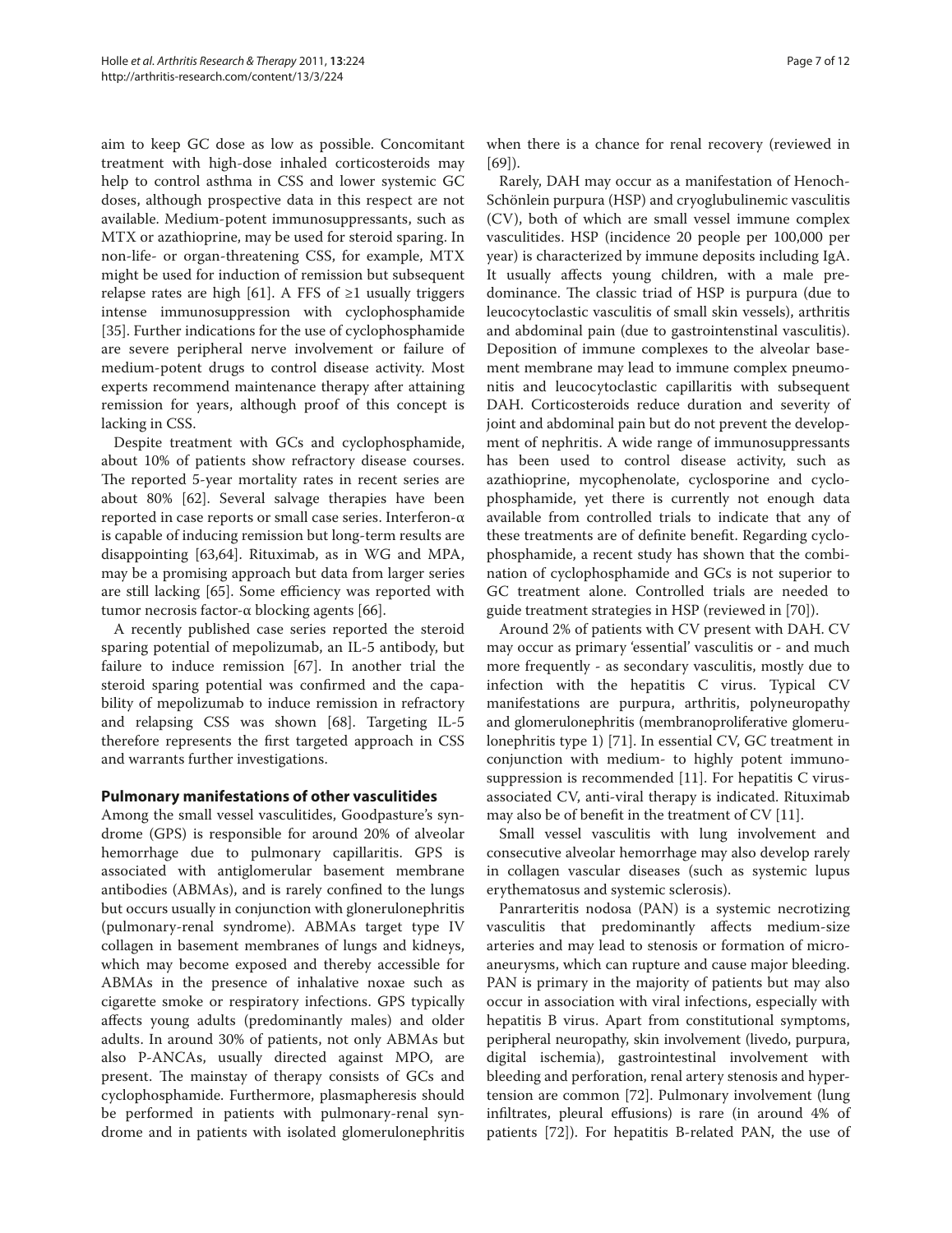GCs and anti-viral agents is recommended. Plasmaexchange also seems successful in remission induction [73]. Non-infectious PAN is treated by GCs in conjunction with medium- to highly potent immunosuppressants.

Large vessel involvement of the lungs is found in two conditions, Takayasu arteritis and Behcet's disease (BD). Takayasu arteritis is a large vessel vasculitis mainly affecting young females in Japan and Southeast Asia. Most frequently, subclavian and carotid arteries are involved followed by adominal aorta and mesentery arteries. Brachiocephalic involvement may also occur, usually in conjunction with Takayasu arteritis inflammation at other sites. Isolated pulmonary artery involvement is rare [74]. Stenosis and occlusion is the typical complication, but dilatation and aneurysms may also be found. Patients should receive GCs and an adjunctive immunosuppressive agent, such as azathioprine, MTX or cyclophosphamide, for remission induction [73]. Reconstructive surgery should be performed when the patient is in remission if possible [73]. BD is a rare multisystemic and chronic inflammatory disorder that is associated with recurrent oral and genital ulcers, eye involvement (uveitis) and skin lesions (for example, erythema nodosum). It is most commonly found in young males and occurs most frequently in countries along the old silk route. There is a strong association with HLA-B51 in BD patients. The most common vascular involvement of BD is venous thrombophlebitis. Pulmonary artery vasculitis is present in 5% of cases and may lead to arterial and venous occlusion/thrombosis, aneurysms, infarction, hemorrhage and arteriovenous shunts. BD is the most common cause of pulmonary artery aneurysms (reviewed in [75]). If untreated, the mortality rate of BD patients with pulmonary artery aneurysms is 30% within 2 years. Treatment for BD consists of GCs plus adjunctive conventional immuno suppressants depending on disease manifestation and activity [76]. GCs plus cyclophosphamide may be effective in the treatment of aneurysmal dilatation.

Importantly, thromboembolisms may occur not only in BD but also in other vasculitides, especially in AAV [77]. A recent study showed that around 12% of AAV patients develop thromboembolism, usually during active disease [77].

## **Vasculitis related to drugs and occupational exposure**

Drugs such as propylthiouracil, gemcitabine, transretinoic acid and cocaine may also cause pulmonary capillaritis and DAH and are often associated with the presence of ANCAs [78]. Moreover, certain occupational exposures, such as to silica from specific farming tasks related to harvesting, have been suggested to be associated with AAV in case-control studies [79], but the data are controversial [80].

# **Pulmonary infections as a comorbidity in vasculitides**

#### **Risk of infection under immunosuppressive therapy**

Infections in AAVs may be related to immunosuppressive therapy or the severity of the disease or both [81] and have been reported to occur in 6 to 55% of AAV patients [82,83]. In particular, high doses of GCs (often defined as 30 mg prednisolone/day) and cyclophosphamide have been shown to be associated with infections in AAVs [84]. The dose of oral cyclophosphamide at the time point of infection as well as the cumulative oral cyclophosphamide dose were identified as risk factors [84]. Moreover, the rate of infections within the first 3 years of follow-up was related to the cumulative doses of cyclophosphamide and GCs [84]. Biologics are increasingly used for remission induction in AAV, with similar risk of infection compared to conventional therapy: in a randomized controlled trial of oral cyclophosphamide versus rituximab, the rates of infections in both arms were similar (around 7% of subjects had infections of grade 3 or higher) [44].

In refractory AAV, even more intensive therapy may be administered, as biologics are often used in conjunction with medium- or highly potent immunosuppression. Serious infections were reported in 20% of refractory AAV patients treated with rituximab plus additional medium- or highly potent conventional immunosuppression, most of whom had pneumonias (14%) [85]. Under anti-thymocyte globulin or deoxyspergualin in combination with GCs, even 40% and 78% of patients, respectively, suffered from infections  $[86,87]$ .

## **Time point and kind of infection during the course of disease**

A study on risk factors for major infection in WG found that half of the major infections occurred within 3 years after WG diagnosis [84]. Furthermore, infections and not active vasculitis represent the main cause of 'early mortality' (mortality within the first year of diagnosis) in AAVs. 'Early mortality' was higher in study populations with more severe disease (in the generalized or severe stage of the disease) who received more intensive immunosuppression (cyclophosphamide or cyclophosphamide plus plasma exchange) [60]. In summary, patients seem to be most vulnerable to infections shortly after diagnosis. Whether this relates to the intensive immunosuppression required for remission induction or whether the disease and disease activity itself also accounts for a suppression of the immune system and an increased risk of death has not been determined.

Most of the controlled trials in AAV give the rate of infection, but do not specify the kind of infection [42,43]. Yet, a large retrospective study on WG patients and major risk factors for infections reported that pneumonia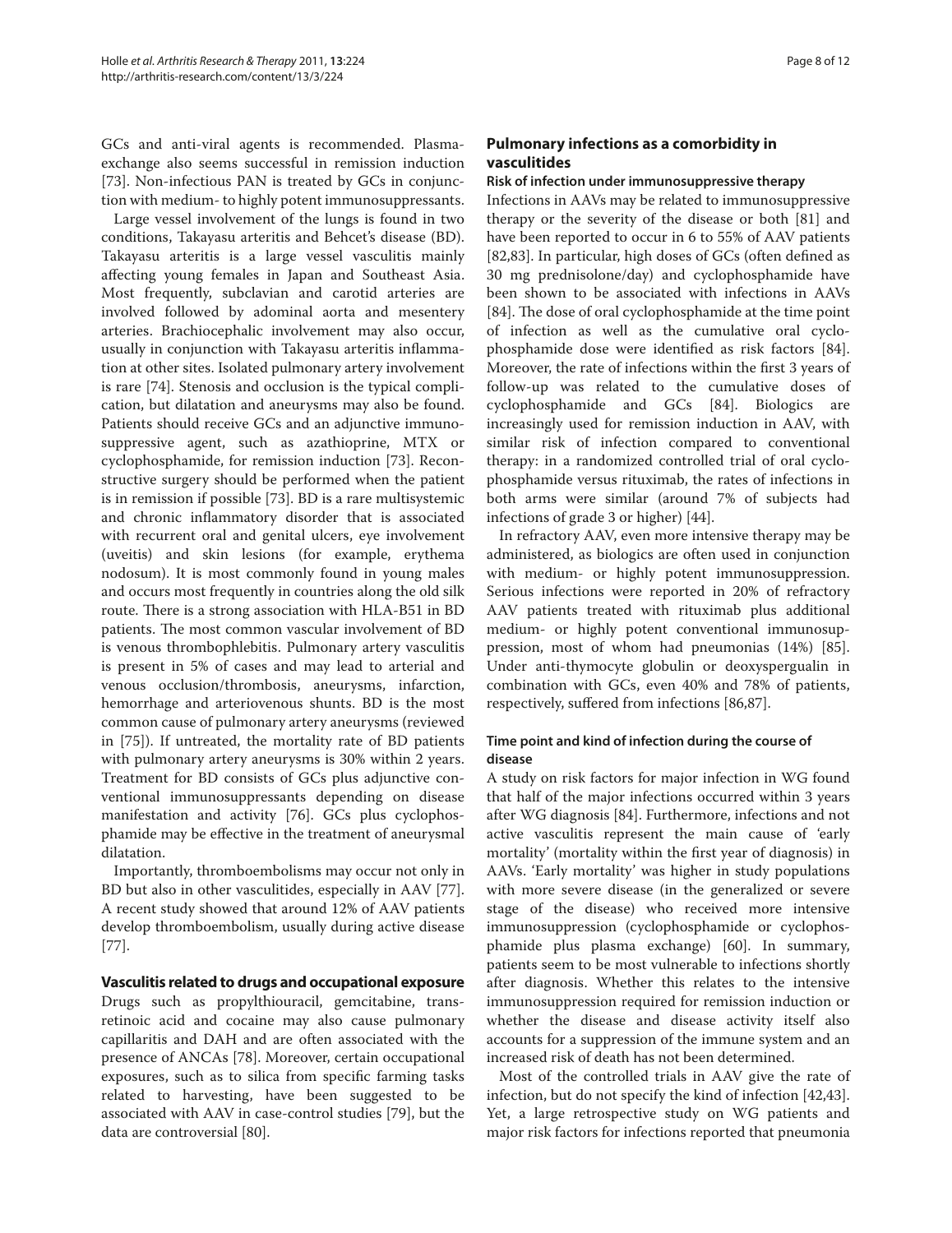is one of the most frequent infectious complications under immunosuppression in AAVs [84]. Pneumonia accounted for 36% of all major infections, followed by viral infections (17%). Likewise, lower respiratory tract infection has been reported as the most frequent infection in refractory AAV patients treated with rituximab and deoxyspergualin [86,87]. An intensified diagnostic approach including bronchoscopy with bronchoalveolar lavage is recommended in immunosuppressed patients with pneumonia because of the broad spectrum of pathogens and the uncertainties of empirical antimicrobial coverage in this population.

*Pneumocystis jirovecii* pneumonia (PJP) is a dreaded complication of immunosuppression and has been shown to occur most frequently in patients undergoing intense remission induction therapy [88]. Furthermore, among AAV patients, those with WG seem particularly at risk of developing PJP [81]. Without the use of PJP prophylaxis, the incidence of PJP was reported to be up to 20% [82]. Age, as well as a low lymphocyte count before and during therapy and prolonged GC doses of >15 to 20 mg/day, are risk factors for PJP [88-91]. Although there are no controlled data on PJP prophylaxis in AAV, it is recommended as infection rates were much higher in trials not using prophylaxis compared to trials encouraging it [82,92]. Mahr and colleagues [93] reported no more occurrence of PJP since the introduction of PJP prophylaxis. PJP prophylaxis with trimethoprim/sulfomethoxazole is encouraged by European guidelines in all patients receiving cyclophosphamide [11].

## **Conclusion**

The AAVs share the features of small vessel vasculitis and a (variable) association with ANCAs. Pulmonary capillaritis is the classic manifestation of small vessel vasculitis, occurring in all of the three AAVs. In WG the spectrum of the disease also encompasses mass formation ('granulomatous disease'), which is most prevalent in the upper and lower respiratory tracts (that is, pulmonary granuloma). In CSS, 'granuloma formation' may also be found, though less pronounced; furthermore, asthma and eosinophilic organ infiltration, such as eosinophilic alveolitis, are hallmarks of CSS. GCs and cyclophosphamide are the mainstay of remission induction in generalized disease (such as pulmonary capillaritis), and there is good evidence for the use of maintenance therapy (MTX, azathioprine or leflunomide) in conjunction with GCs in WG and MPA. Rarely, other vasculitides are associated with pulmonary manifestations: DAH may also occur in GPS, HSP, CV and collagen vascular diseases. Pulmonary artery occlusion due to thrombosis and pulmonary artery aneurysms are a feared complication in BD. Infections, particularly those affecting the lower respiratory tract, remain a major problem under This article is part of the series Comorbid conditions in subjects with rheumatic diseases, edited by Daniel Aletaha and Thomas Dörner. Other articles in this series can be found at http://arthritis-research.com/series/comorbid

#### **Abbreviations**

AAV, antineutrophil cytoplasmic antibody-associated vasculitis; ABMA, antiglomerular basement membrane antibody; ANCA, antineutrophil cytoplasmic antibody; BD, Behcet's disease; CSS, Churg-Strauss syndrome; CT, computed tomography; CV, cryoglubulinemic vasculitis; DAH, diffuse alveolar hemorrhage; ENT, ear-nose-throat; FFS, Five Factor Score; GC, glucocorticoid; HES, hypereosinophilic syndrome; HRCT, high-resolution computed tomography; HSP, Henoch-Schönlein purpura; IL, interleukin; MPA, microscopic polyangiitis; MPO-ANCA, myeloperoxidase-specific antineutrophil cytoplasmic antibody; MRI, magnetic resonance imaging; MTX, methorexate; PAN, panarteritis nodosa; P-ANCA, perinuclear antineutrophil cytoplasmic antibody; PJP, Pneumocystis jirovecii pneumonia; WG, Wegener's granulomatosis.

#### **Competing interests**

The authors declare that they have no competing interests.

#### **Author details**

1 Vasculitis Center, University Hospital Schleswig-Holstein, Campus Lübeck and Klinikum Bad Bramstedt, Germany. <sup>2</sup>Department of Pulmology, University Hospital Schleswig-Holstein, Campus Lübeck, Germany.

#### Published: 30 June 2011

#### **References**

- 1. Fries JF, Hunder GG, Bloch DA, Michel BA, Arend WP, Calabrese LH, Fauci AS, Leavitt RY, Lie JT, Lightfoot RW Jr, et al.: The American College of Rheumatology 1990 criteria for the classification of vasculitis. Summary. Arthritis Rheum 1990, 33:1135-1136.
- 2. Jennette JC, Falk RJ, Andrassy K, Bacon PA, Churg J, Gross WL, Hagen EC, Hoffman GS, Hunder GG, Kallenberg CG, et al.: Nomenclature of systemic vasculitides. Proposal of an international consensus conference. Arthritis Rheum 1994, 37:187-192.
- 3. Hoffman GS, Kerr GS, Leavitt RY, Hallahan CW, Lebovics RS, Travis WD, Rottem M, Fauci AS: Wegener granulomatosis: an analysis of 158 patients. Ann Intern Med 1992, 116:488-498.
- 4. Reinhold-Keller E, Beuge N, Latza U, de Groot K, Rudert H, Nölle B, Heller M, Gross WL: An interdisciplinary approach to the care of patients with Wegener's granulomatosis: long-term outcome in 155 patients. Arthritis Rheum 2000, 43:1021-1032.
- 5. Falk RJ, Terrell RS, Charles LA, Jennette JC: Anti-neutrophil cytoplasmic autoantibodies induce neutrophils to degranulate and produce oxygen radicals in vitro. Proc Natl Acad Sci U S A 1990, 87:4115-4119.
- 6. Calderwood JW, Williams JM, Morgan MD, Nash GB, Savage CO: ANCA induces beta2 integrin and CXC chemokine-dependent neutrophilendothelial cell interactions that mimic those of highly cytokine-activated endothelium. J Leukoc Biol 2005, 77:33-43.
- 7. Xiao H, Heeringa P, Hu P, Liu Z, Zhao M, Aratani Y, Maeda N, Falk RJ, Jennette JC: Antineutrophil cytoplasmatic antibodies specific for myeloperoxidase cause glomerulonephritis and vasculitis in mice. J Clin Invest 2002, 110:955-963.
- Fienberg R: Pathergic granulomatosis. Am J Med 1955, 19:829-831.
- 9. European therapeutic trials in ANCA-associated systemic vasculitis: disease scoring, consensus regimens and proposed clinical trials. European Community Study Group on Clinical Trials in Systemic Vasculitis ECSYSVASTRIAL. Clin Exp Immunol 1995, 101(suppl 1):29-34.
- 10. Hellmich B, Flossmann O, Gross WL, Bacon P, Cohen-Tervaert JW, Guillevin L, Jayne D, Mahr A, Merkel PA, Raspe H, Scott DG, Witter J, Yazici H, Luqmani RA: EULAR recommendations for conducting clinical studies and/or clinical trials in systemic vasculitis: focus on anti-neutrophil cytoplasm antibodyassociated vasculitis. Ann Rheum Dis 2007, 66:605-617.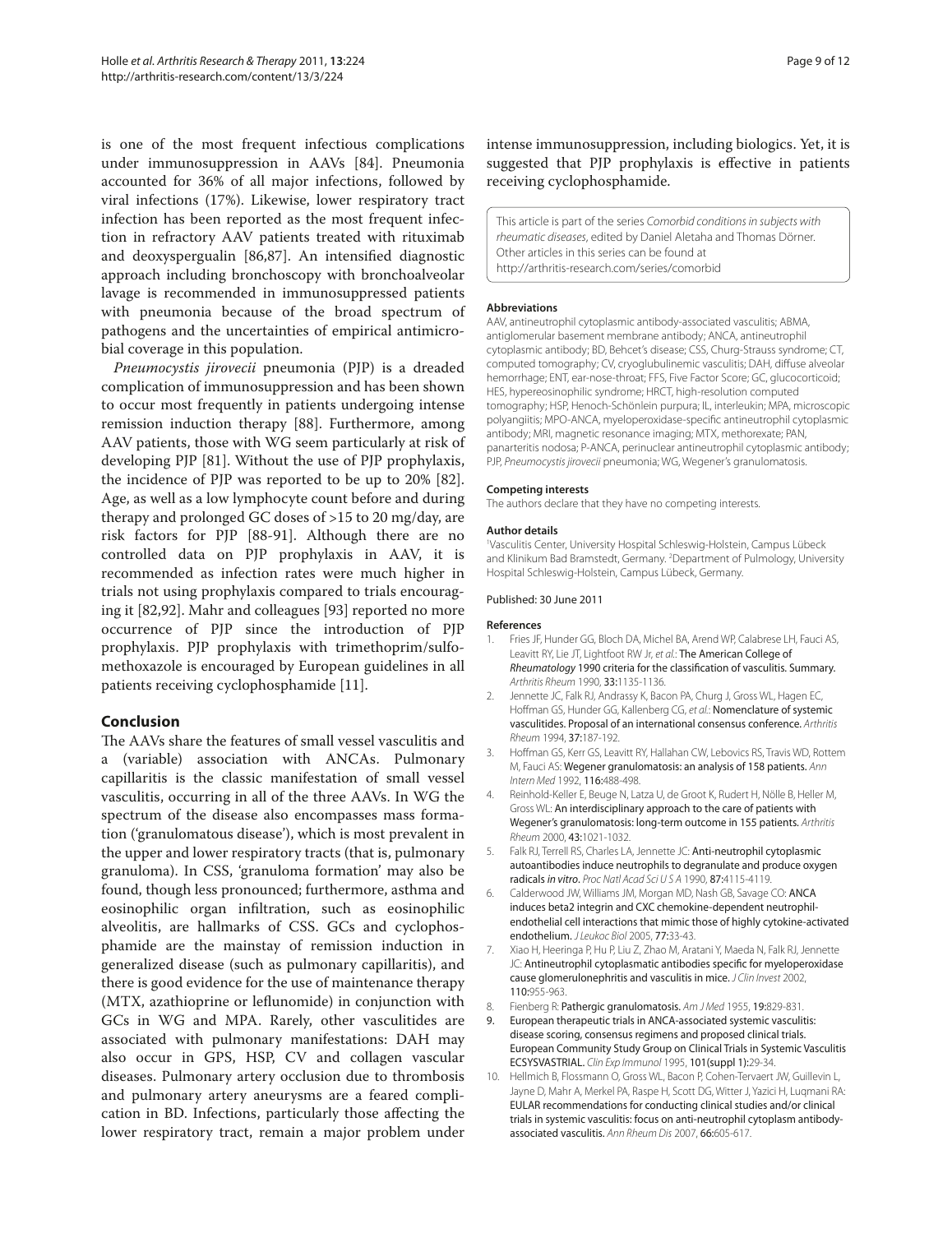- 11. Mukhtyar C, Guillevin L, Cid MC, Dasgupta B, de Groot K, Gross W, Hauser T, Hellmich B, Jayne D, Kallenberg CG, Merkel PA, Raspe H, Salvarani C, Scott DG, Stegeman C, Watts R, Westman K, Witter J, Yazici H, Luqmani R; European Vasculitis Study Group: EULAR recommendations for the management of primary small vessel vasculitis. Ann Rheum Dis 2009, 68:310-317.
- 12. Anderson G, Coles ET, Crane M, Douglas AC, Gibbs AR, Geddes DM, Peel ET, Wood JB: Wegener's granuloma. A series of 265 British cases seen between 1975 and 1985. A report by a sub-committee of the British Thoracic Society Research Committee. QJM 1992, 83:427-438.
- 13. Holle JU, Gross WL, Holl-Ulrich K, Ambrosch P, Noelle B, Both M, Csernok E, Moosig F, Schinke S, Reinhold-Keller E: Prospective long-term follow-up of patients with localized Wegener's granulomatosis: does it occur as persisten disease stage? Ann Rheum Dis 2010, 69:1934-1939.
- 14. Reuter M, Schnabel A, Wesner F, Tetzlaff K, Risheng Y, Gross WL, Heller M: Pulmonary Wegnener's granulomatosis: correlation between highresolution CT findings and clinical scoring of disease activity. Chest 1998, 114:500-506.
- 15. Komócsi A, Reuter M, Heller M, Muraközi H, Gross WL, Schnabel A: Active disease and residual damage in treated Wegener's granulomatosis: an observational study using pulmonary high-resolution computed tomography. Eur Radiol 2003, 13:36-42.
- 16. Haworth SJ, Savage CO, Carr D, Hughes JM, Rees AJ: Pulmonary haemorrhage complicating Wegener's granulomatosis and microscopic polyarteriitis. BMJ 1985, 290:1775-1778.
- 17. Thickett DR, Richter AG, Nathani N, Perkins GD, Harper L: Pulmonary manifestations of anti-neutrophil cytoplasmic antibody (ANCA-) positive vasculitis. Rheumatology 2006, 45:261-268.
- 18. Schnabel A, Reuter M, Gloeckner K, Müller-Quernheim J, Gross WL: Bronchoalveolar lavage cell profiles in Wegener's granulomatosis. Respir Med 1999, 93:498-506.
- 19. Guillevin L, Durand-Gasselin B, Cevallos R, Gayraud M, Lhote F, Callard P, Amouroux J, Casassus P, Jarrousse B: Microscopic polyangiitis: clinical and laboratory findings in eighty-five patients. Arthritis Rheum 1999, 42:421-430.
- 20. Mahr A, Guillevin L, Poissonnet M, Aymé S: Prevalences of polyarteriitis nodosa, microscopic polyangiitis, Wegener's granulomatosis and Churg-Strauss syndrome in a French urban multiethnic population in 2000: a capture-recapture estimate. Arthritis Rheum 2004, 51:92-99.
- 21. Savage CO, Winearls CG, Evans DJ, Rees AJ, Lockwood CM: Microscopic polyarteriitis: presentation, pathology and prognosis. QJMed 1985, 56:467-483.
- 22. Lhote F, Cohen P, Guillevin L: Polyarteritis nodosa, microscopic polyangiitis and Churg-Strauss syndrome. Lupus 1998, 7:238-258.
- 23. Hervier B, Pagnoux C, Agard C, Haroche J, Amoura Z, Guillevin L, Hamidou MA; French Vasculitis Study Group: Pulmonary firbosis associated with ANCA-positive vasculitides. Retrospective study of 12 cases and review of the literature. Ann Rheum Dis 2009, 68:404-407.
- 24. Becker-Merok A, Nossent JC, Ritland N: Fibrosing alveolitis predating mocroscopic polyangiitis. Scand J Rheumatol 1999, 28:254-256.
- 25. Birnbaum J, Danoff S, Askin FB, Stone JH: Microscopic polyangiitis presenting as a "pulmonary-muscle" syndrome: is subclinical alveolar hemorrhage the mechanism of pulmonary fibrosis? Arthritis Rheum 2007, 56:2065-2071.
- 26. Tzelepis GE, Kokosi M, Tzioufas A, Toya SP, Boki KA, Zormpala A, Moutsopoulos HM: Prevalence and outcome of pulmonary fibrosis microscopic polyangiitis. Eur Respir J 2010, 36:116-121
- 27. Sinico RA, Di Toma L, Maggiore U, Bottero P, Radice A, Tosoni C, Grasselli C, Pavone L, Gregorini G, Monti S, Frassi M, Vecchio F, Corace C, Venegoni E, Buzio C: Prevalence and clinical significance of antineutrophil cytoplasmic antibodies in Churg-Strauss syndrome. Arthritis Rheum 2005, 52:2926-2935.
- 28. Simon HU, Rothenberg ME, Bochner BS, Weller PF, Wardlaw AJ, Wechsler ME, Rosenwasser LJ, Roufosse F, Gleich GJ, Klion AD: Refining the definition of hypereosinophilic syndrome. J Allergy Clin Immunol 2010, 126:45-49.
- 29. Lanham JG, Elkon KB, Pusey CD, Hughes GR: Systemic vasculitis with asthma and eosinophilia: a clinical approach to the Churg-Strauss syndrome. Medicine (Baltimore) 1984, 63:65-81.
- 30. Pagnoux C, Guilpain P, Guillevin L: Churg-Strauss syndrome. Curr Opin Rheumatol 2007, 19:25-32.
- 31. Dennert RM, van Paassen P, Schalla S, Kuznetsova T, Alzand BS, Staessen JA, Velthuis S, Crijns HJ, Tervaert JW, Heymans S: Cardiac involvement in Churg-Strauss syndrome. Arthritis Rheum 2010, 62:627-634.
- 32. Wieczorek S, Hellmich B, Arning L, Moosig F, Lamprecht P, Gross WL, Epplen JT: Functionally relevant variations of the interleukin-10 gene associated with antineutrophil cytoplasmic antibody-negative Churg-Strauss syndrome, but not with Wegener's granulomatosis. Arthritis Rheum 2008, 58:1839-1848.
- 33. Churg J, Strauss L: Allergic angiitis and periarteritis nodosa. Am J Pathol 1951, 27:277-301.
- 34. Guillevin L, Lhote F, Gayraud M, Cohen P, Jarrousse B, Lortholary O, Thibult N, Casassus P: Prognostic factors in polyarteritis nodosa and Churg-Strauss syndrome. A prospective study in 342 patients. Medicine (Baltimore) 1996, 75:17-28.
- 35. Ribi C, Cohen P, Pagnoux C, Mahr A, Arène JP, Lauque D, Puéchal X, Letellier P, Delaval P, Cordier JF, Guillevin L; French Vasculitis Study Group: Treatment of Churg-Strauss syndrome without poor-prognosis factors: a multicenter, prospective, randomized, open-label study of seventy-two patients. Arthritis Rheum 2008, 58:586-594.
- 36. Keogh KA, Specks U: Churg-Strauss Syndrome. Clinical presentation, antineutrophil cytoplasmic antibodies, and leukotriene receptor antagonists. Am J Med 2003, 115:284-290.
- 37. Cottin V, Kouatra C, Dubost R: Persistent airflow obstruction in asthma of patients with Churg-Strauss syndrome. Allergy 2009, 64:589-595.
- 38. Bibby S, Healy B, Steele R, Kumareswaran K, Nelson H, Beasley R: Association between leukotriene receptor antagonist therapy and Churg-Strauss syndrome: an analysis of the FDA AERS database. Thorax 2010, 65:132-138.
- 39. Schnabel A, Csernok E, Braun J, Gross WL: Inflammatory cells and cellular activation in the lower respiratory tract in Churg-Strauss syndrome. Thorax 1999, 54:771-778.
- 40. Luqmani RA, Bacon PA, Moots RJ, Janssen BA, Pall A, Emery P, Savage C, Adu D: Birmingham Vasculitis Activity Score (BVAS) in systemic necrotizing vasculitis. QJM 1994, 87:671-681.
- 41. Exley AR, Bacon PA, Luqmani RA, Kitas GD, Gordon C, Savage CO, Adu D: Development and initial validation of the Vasculitis Damage Index for the standardized clinical assessment of damage in the systemic vasculitides. Arthritis Rheum 1997, 40:371-380.
- 42. De Groot K, Rasmussen N, Bacon PA, Tervaert JW, Feighery C, Gregorini G, Gross WL, Luqmani R, Jayne DR: Randomized trial of cyclophosphamide versus methotrexate for induction of remission in early systemic antineutrophil cytoplasmic antibody-associated vasculitis. Arthritis Rheum 2005, 52:2461-2469.
- 43. de Groot K, Harper L, Jayne DR, Flores Suarez LF, Gregorini G, Gross WL, Luqmani R, Pusey CD, Rasmussen N, Sinico RA, Tesar V, Vanhille P, Westman K, Savage CO; EUVAS (European Vasculitis Study Group): Pulse versus daily oral cyclophosphamide for induction of remission in antineutrophil cytoplasmic antibody-associated vasculitis: a randomized trial. Ann Intern Med 2009, **150:**670-680.
- 44. Stone JH, Merkel PA, Spiera R, Seo P, Langford CA, Hoffman GS, Kallenberg CG, St Clair EW, Turkiewicz A, Tchao NK, Webber L, Ding L, Sejismundo LP, Mieras K, Weitzenkamp D, Ikle D, Seyfert-Margolis V, Mueller M, Brunetta P, Allen NB, Fervenza FC, Geetha D, Keogh KA, Kissin EY, Monach PA, Peikert T, Stegeman C, Ytterberg SR, Specks U; RAVE-ITN Research Group: Rituximab versus cyclophosphamide for ANCA-associated vasculitis. N Engl J Med 2010, 363:221-232.
- 45. Jones RB, Tervaert JW, Hauser T, Luqmani R, Morgan MD, Peh CA, Savage CO, Segelmark M, Tesar V, van Paassen P, Walsh D, Walsh M, Westman K, Jayne DR; European Vasculitis Study Group: Rituximab versus cyclophopshamide in ANCA-associated renal vasculitis. N Engl J Med 2010, 363:211-220.
- 46. Jayne DR, Gaskin G, Rasmussen N, Abramowicz D, Ferrario F, Guillevin L, Mirapeix E, Savage CO, Sinico RA, Stegeman CA, Westman KW, van der Woude FJ, de Lind van Wijngaarden RA, Pusey CD; European Vasculitis Study Group: Randomized trial of plasma exchange or high-dosage methylprednisolone as adjunctive therapy for severe renal vasculitis. J Am Soc Nephrol 2007, 18:2180-2188.
- 47. Jayne D, Rasmussen N, Andrassy K, Bacon P, Tervaert JW, Dadoniené J, Ekstrand A, Gaskin G, Gregorini G, de Groot K, Gross W, Hagen EC, Mirapeix E, Pettersson E, Siegert C, Sinico A, Tesar V, Westman K, Pusey C; European Vasculitis Study Group: A randomized trial of maintenance therapy for vasculitis associated with antineutrophil cytoplasmic autoantibodies. N Engl J Med 2003, 349:36-44.
- 48. Pagnoux C, Mahr A, Hamidou MA, Boffa JJ, Ruivard M, Ducroix JP, Kyndt X, Lifermann F, Papo T, Lambert M, Le Noach J, Khellaf M, Merrien D, Puéchal X, Vinzio S, Cohen P, Mouthon L, Cordier JF, Guillevin L; French Vasculitis Study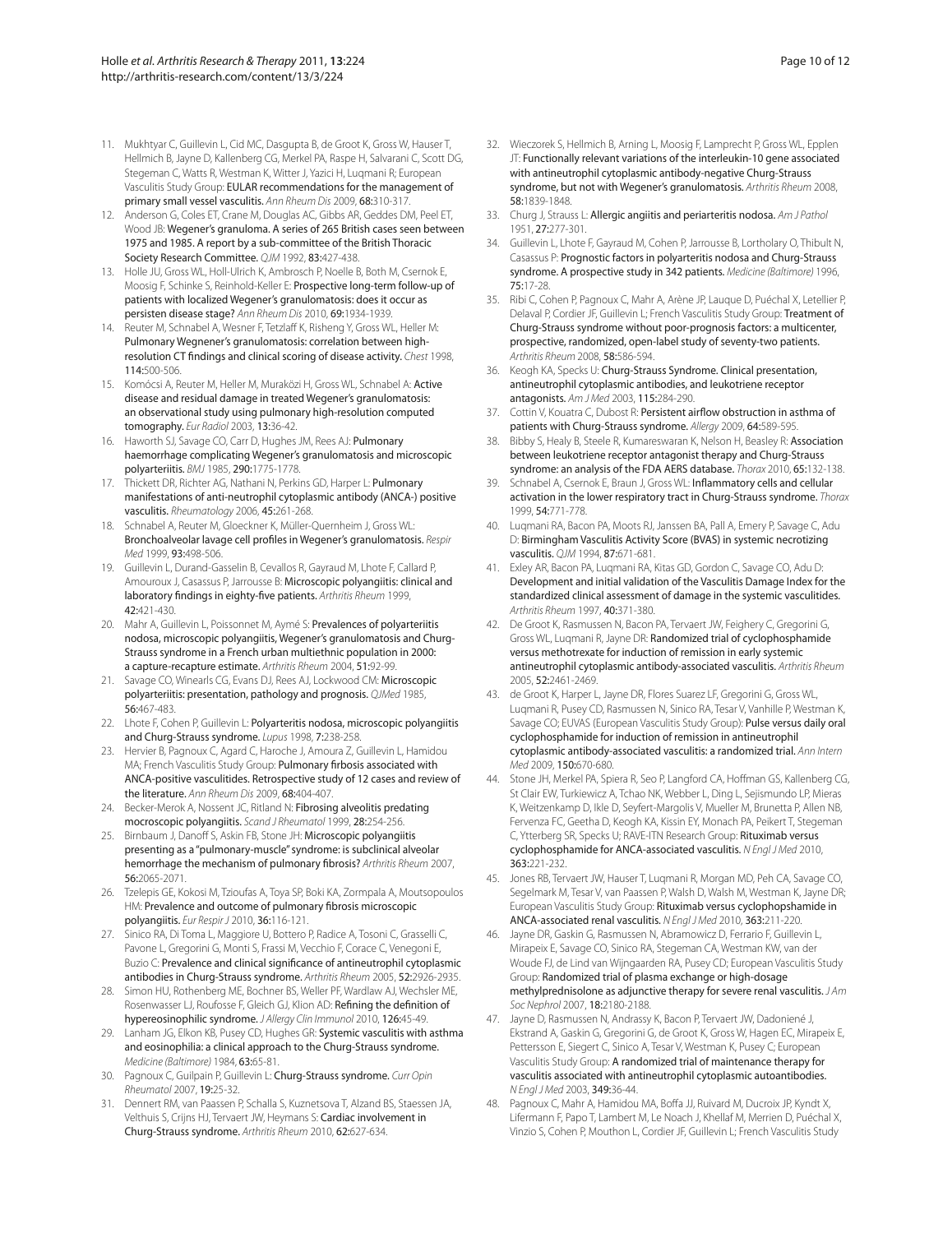Group: Azathioprine of methotrexate maintenance for ANCA-associated vasculitis. N Engl J Med 2008, 359:2790-2803.

- Metzler C, Miehle N, Manger K, Iking-Konert C, de Groot K, Hellmich B, Gross WL, Reinhold-Keller E; German Network of Rheumatic Diseases: Elevated relapse rate under oral methotrexate versus leflunomide for maintenance of remission in Wegener's granulomatosis. Rheumatology 2007, 46:1087-1091.
- 50. Stegeman CA, Tervaert JW, de Jong PE, Kallenberg CG: Trimethoprimsulfamethoxazole (co-trimoxazole) for the prevention of relapses of Wegener's granulomatosis. Dutch Co-Trimoxazole Wegener Study Group. N Engl J Med 1996, 335:16-20.
- 51. Reinhold-Keller E, De Groot K, Rudert H, Nölle B, Heller M, Gross WL: Response to trimethoprim/sulfamethoxazole in Wegener's granulomatosis depends on the phase of disease. QJM 1996, 89:15-23.
- 52. Mahr A, Girard T, Agher R, Guillevin L: Analysis of factors predictive of survival based on 49 patients with systemic Wegener's granulomatosis and prospective follow-up. Rheumatology 2001, 40:492-498.
- 53. Bligny D, Mahr A, Toumelin PL, Mouthon L, Guillevin L: Predicting mortality in systemic Wegener's granulomatosis: a survival analysis based on 93 patients. Arthritis Rheum 2004, 51:83-91.
- Matteson EL, Gold KN, Bloch DA: Long-term survival of patients with Wegener's granulomatosis from the American College of Rheumatology Wegener's granulomatosis classification cohort. Am J Med 1996, 101:129-134.
- 55. Lane SE, Watts RA, Shepstone L, Scott DG: Primary systemic vasculitis: clinical features and mortality. QJM 2005, 98:97-111.
- 56. Aasarød K, Iversen BM, Hammerstrøm J, Bostad L, Vatten L, Jørstad S: Wegener's granulomatosis: clinical course in 108 patients with renal involvement. Nephrol Dial Transplant 2000, 15:611-618.
- 57. Knight A, Askling J, Ekbom A: Cancer incidence in a population-based cohort of patients with Wegener's granulomatosis. Int J Cancer 2002, 100:82-85.
- Eriksson P, Jacobsson L, Lindell A, Nilsson JA, Skogh T: Improved outcome in Wegener's granulomatosis and microscopic polyangiitis? A retrospective analysis of 95 cases in two cohorts. J Intern Med 2009, 265:496-506.
- 59. Holle JU, Gross WL, Latza U, Nölle B, Ambrosch P, Heller M, Fertmann R, Reinhold-Keller E: Improved outcome of 445 Wegener's granulomatosis patients in a German vasculitis center over four decades. Arthritis Rheum 2010, 63:257-266.
- 60. Little MA, Nightingale P, Verburgh CA, Hauser T, De Groot K, Savage C, Jayne D, Harper L; European Vasculitis Study (EUVAS) Group: Early mortality in systemic vasculitis: relative contribution of adverse events and active vasculitis. Ann Rheum Dis 2010, 69:1036-1043.
- 61. Metzler C, Hellmich B, Gause A, Gross WL, de Groot K: Churg-Strauss-Syndrome- successful induction of remission with methotrexate and unexpected high cardiac and pulmonary relapse ratio during maintenance therapy. Clin Exp Rheumatol 2004, 22:S52-61.
- 62. Solans R, Bosch JA, Pérez-Bocanegra C, Selva A, Huguet P, Alijotas J, Orriols R, Armadans L, Vilardell M: Churg-Strauss syndrome: outcome and longterm follow-up of 32 patients. Rheumatology 2001, 40:763-771.
- 63. Tatsis E, Schnabel A, Gross WL: Interferon-α treatment of four patients with the Churg-Strauss-Syndrome. Ann Int Med 1998, 129:370-374.
- 64. Metzler C, Schnabel A, Gross WL, Hellmich B: A phase II study of interferonalpha for the treatment of refractory Churg-Strauss syndrome. Clin Exp Rheumatol 2008, 26:S35-40.
- 65. Pepper RJ, Fabre MA, Pavesio C, Gaskin G, Jones RB, Jayne D, Pusey CD, Salama AD: Rituximab is effective in the treatment of refractory Churg-Strauss syndrome and is associated with diminished T-cell interleukin-5 production. Rheumatology (Oxford) 2008, 47:1104-1105.
- 66. Arbach O, Gross WL, Gause A: Treatment of refractory Churg-Strauss-Syndrome (CSS) by TNF-alpha blockade. Immunobiology 2002, 206:496-501.
- 67. Kim S, Marigowda G, Oren E, Israel E, Wechsler ME: Mepolizumab as a steroid-sparing treatment option in patients with Churg-Strauss syndrome. J Allergy Clin Immunol 2010, 125:1336-1343.
- 68. Moosig F, Butherus K, Hellmich B, Gross WL: Mepolizumab, a humanized IL-5 antibody, has steroid-sparing potential in Churg-Strauss-Syndrome. Arthritis Rheum 2010, 62:S925.
- 69. Chan AL, Louie S, Leslie KO, Juarez MM, Albertson TE: Cutting edge issues in Goodpasture's disease. Clin Rev Allergy Immunol 2011 [Epub ahead of print].
- 70. Saulsbury T: Henoch-Schönlein purpura. Curr Opin Rheumatol 2010, 22:598-602.
- 71. Ferri C, Mascia MT: Cryoglobulinemic vasculitis. Curr Opin Rheumatol 2006, 18:54-63.
- 72. Pagnoux C, Seror R, Henegar C, Mahr A, Cohen P, Le Guern V, Bienvenu B, Mouthon L, Guillevin L; French Vasculitis Study Group: Clinical features and outcomes in 348 patients with polyarteritis nodosa. Arhtritis Rheum 2010, 62:616-626.
- 73. Mukhtyar C, Guillevin L, Cid MC, Dasgupta B, de Groot K, Gross W, Hauser T, Hellmich B, Jayne D, Kallenberg CG, Merkel PA, Raspe H, Salvarani C, Scott DG, Stegeman C, Watts R, Westman K, Witter J, Yazici H, Luqmani R; European Vasculitis Study Group: EULAR recommendations for the management of large vessel vasculitis. Ann Rheum Dis 2009, 68:310-317.
- 74. Mason C: Takayasu arteritis- advances in diagnosis and treatment. Nat Rev Rheumatol 2010, 6:406-415.
- 75. Ceylan N, Bayraktaroglu S, Erturk SM, Savas R, Alper H: Pulmonary and vascular manifestations of Behcet disease: Imaging findings. AJR Am J Roentgenol 2010, 194:W158-W164.
- 76. Hatemi G, Silman A, Bang D, Bodaghi B, Chamberlain AM, Gul A, Houman MH, Kötter I, Olivieri I, Salvarani C, Sfikakis PP, Siva A, Stanford MR, Stübiger N, Yurdakul S, Yazici H; EULAR Expert Committee: EULAR recommendations for the management of Behcet disease. Ann Rheum Dis 2008, 67:1656-1662.
- Stassen PM, Derks RP, Kallenberg CG, Stegeman CA: Venous thromboembolism in ANCA-associated vasculitis - incidence and risk factors. Rheumatology 2008, 47:530-534.
- 78. Csernok E, Lamprecht P, Gross WL: Clinical and immunological features of drug-indeuced and infection-induced proteinase 3-antirneutrophil cytoplasmic antibodies and myeloperoxidase-antineutrophil cytoplasmic antibodies and vasculitis. Curr Opin Rheumatol 2010, 22:43-48.
- Hogan SL, Cooper GS, Savitz DA, Nylander-French LA, Parks CG, Chin H, Jennette CE, Lionaki S, Jennette JC, Falk RJ: Association of silica exposure with anti-neutrophil cytoplasmic autoantibody small-vessel vasculitis: a population-based case-control study. Clin J AM Soc Nephrol 2007, 2:290-299.
- 80. Knight A, Sandin S, Askling J: Occupational risk factors for Wegener's granulomatosis: a case-control study. Ann Rheum Dis 2010, 69:737-740.
- Moosig F, Holle JU, Gross WL: Value of anti-infective chemoprophylaxis in primary systemic vasculitis: what is the evidence? Arthritis Res Ther 2009, 11:253.
- 82. Guillevin L, Cordier JF, Lhote F, Cohen P, Jarrousse B, Royer I, Lesavre P, Jacquot C, Bindi P, Bielefeld P, Desson JF, Détrée F, Dubois A, Hachulla E, Hoen B, Jacomy D, Seigneuric C, Laugue D, Stern M, Longy-Boursier M: A prospective multicenter randomized trial comparing steroids and pulse cyclophosphamide versussteroids and oral cyclophosphamide in the treatment of generalized Wegener's granulomatosis. Arthritis Rheum 1997, 40:2187-2198.
- 83. Falk RJ, Hogan S, Carey TS, Jennette JC: Clinical course of anti-neutrophil cytoplasmic autoantibody-associated glomerulonphritis and systemic vasculitis. Ann Intern Med 1990, 113:656-663.
- 84. Charlier C, Henegar C, Launay O, Pagnoux C, Berezné A, Bienvenu B, Cohen P, Mouthon L, Guillevin L: Risk factors for major infections in Wegener granulomatosis: analysis of 113 patients. Ann Rheum Dis 2009, 68:658-663.
- 85. Jones RB, Ferraro AJ, Chaudhry AN, Brogan P, Salama AD, Smith KG, Savage CO, Jayne DR: A multicenter survey of rituximab therapy for refractory antineutrophil cytoplasmic antibody-associated vasculitis. Arthritis Rheum 2009, 60:2156-2168.
- 86. Flossmann O, Baslund B, Bruchfeld A, Tervaert JW, Hall C, Heinzel P, Hellmich B, Luqmani RA, Nemoto K, Tesar V, Jayne DR: Deoxyspergualin in relapsing and refractory Wegener's granulomatosis. Ann Rheum Dis 2009, 68:1125-1130.
- 87. Schmitt WH, Hagen EC, Neumann I, Nowack R, Flores-Suárez LF, van der Woude FJ; European Vasculitis Study Group: Treatment of refractory Wegener's granulomatosis with antithymocyte globulin (ATG): an open study in 15 patients. Kidney Int 2004, 65:1440-1448.
- 88. Ognibene FP, Shelhamer JH, Hoffman GS, Kerr GS, Reda D, Fauci AS, Leavitt RY: Pneumocystis carinii pneumonia: a major complication of immunosuppressive therapy in patients with Wegener's granulomatosis. Am J Respir Crit Care Med 1995, 151:795-799.
- 89. Godeau B, Mainardi JL, Roudot-Thoraval F, Hachulla E, Guillevin L, Huong Du LT, Jarrousse B, Remy P, Schaeffer A, Piette JC: Factors associated with Pneumocystis carinii pneumonia in Wegener's granulomatosis. Ann Rheum Dis 1995, 54:991-994.
- 90. Swoden E, Carmicheal AJ: Autoimmune inflammatory disorders, systemic